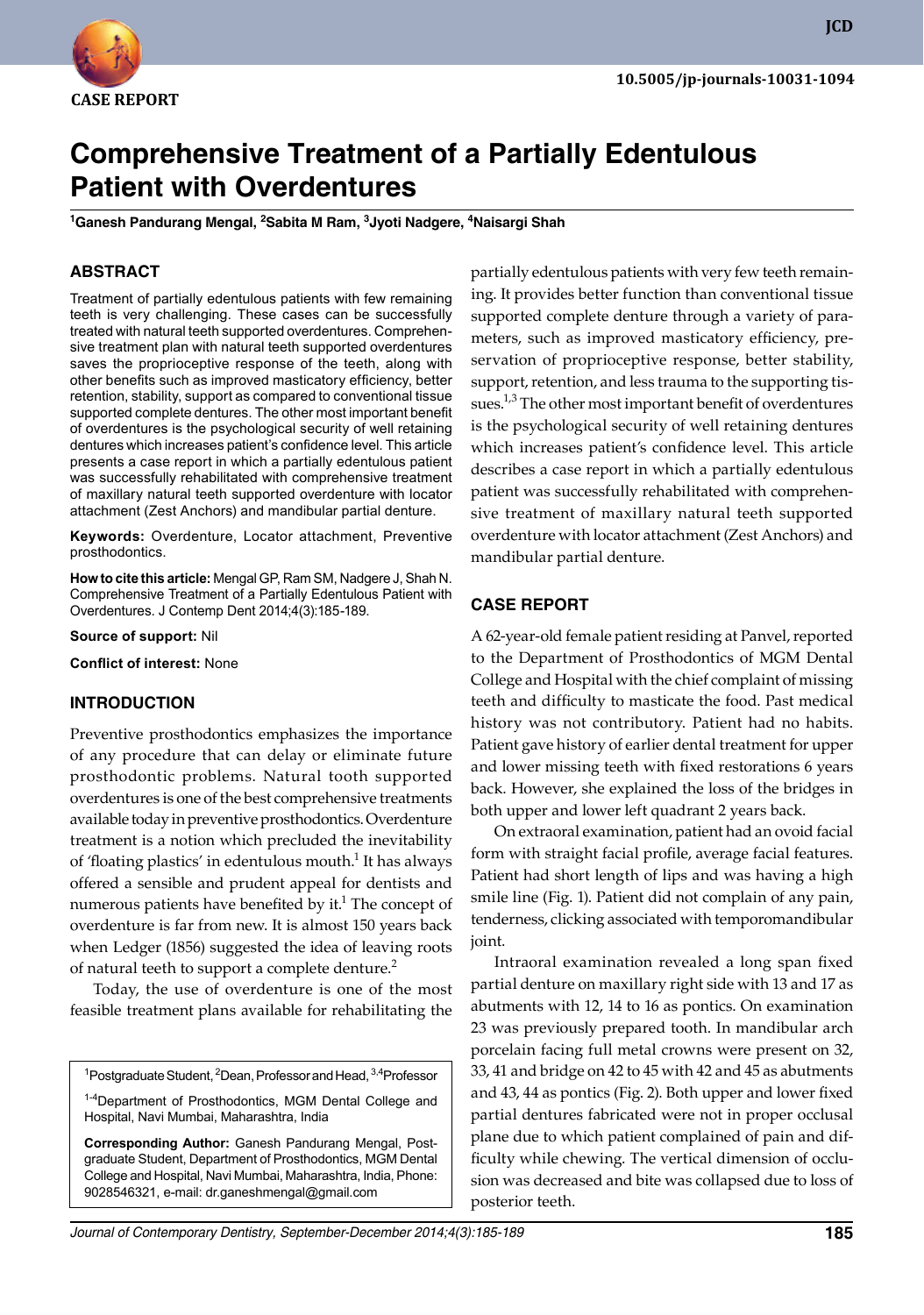#### *Ganesh Pandurang Mengal et al*



**Fig. 1:** Preoperative extraoral view **Fig. 2:** Preoperative intraoral view



Radiographic examination revealed 32, 33 and 45 were root canal treated and caries were seen in 45 below the restoration (Fig. 3).

Patient was diagnosed having partially edentulous condition with restorations which needed to be replaced. The diagnostic impressions were made and casts were mounted with a tentative jaw relation to enable planning the final treatment.

### **TREATMENT PLAN**

The fixed partial restorations and crowns were removed from both upper and lower arches (Figs 4 and 5). It revealed that 45 was grossly carious and unrestorable, so it was extracted. Diagnostic jaw relations were recorded and diagnostic try in was done.

After diagnostic try in, various treatment options like implant supported fixed partial denture for both the arches, overdenture in maxillary arch, a partial denture to replace missing teeth in mandibular arch were discussed with patient. Patient refused the treatment plan of implant supported prosthesis due to financial reasons and decided to go ahead with comprehensive treatment plan of maxillary natural teeth supported overdenture





**Fig. 3:** Preoperative panoramic view **Fig. 4:** Maxillary intraoral view after removal of faulty prosthesis

with locator attachment in 13, 23 and amalgam plug in 17. In mandibular arch porcelain fused to metal crowns on 31 to 33, 41, 42 were planned with acrylic partial denture to replace mandibular missing teeth, which would be later replaced with a cast partial denture.

### **PROCEduRE**

Root canal treatment of 13, 17, 23, 41 and 42 were done. Decoronation of 13, 23 and 27 was done maintaining 1 mm of tooth structure supragingivally. Post space preparation was started with the pilot drill available in the Locator kit (Fig. 6). After preparation with the pilot drill, the countersink diamond bur was used. The preparation with the countersink diamond bur was only limited to prepare a very shallow recessed seat on the root surface in which female part of the attachment seats. After finishing the preparation in 13, paralleling post was placed in the prepared post space of 13. Parallelism was maintained between both the preparations by using these paralleling posts which were available in the kit (Fig. 7). After finishing the preparation with both 13 and 23, the teeth were cleaned with 0.2% chlorhexidine Gluconate (Hexidine, ICPA

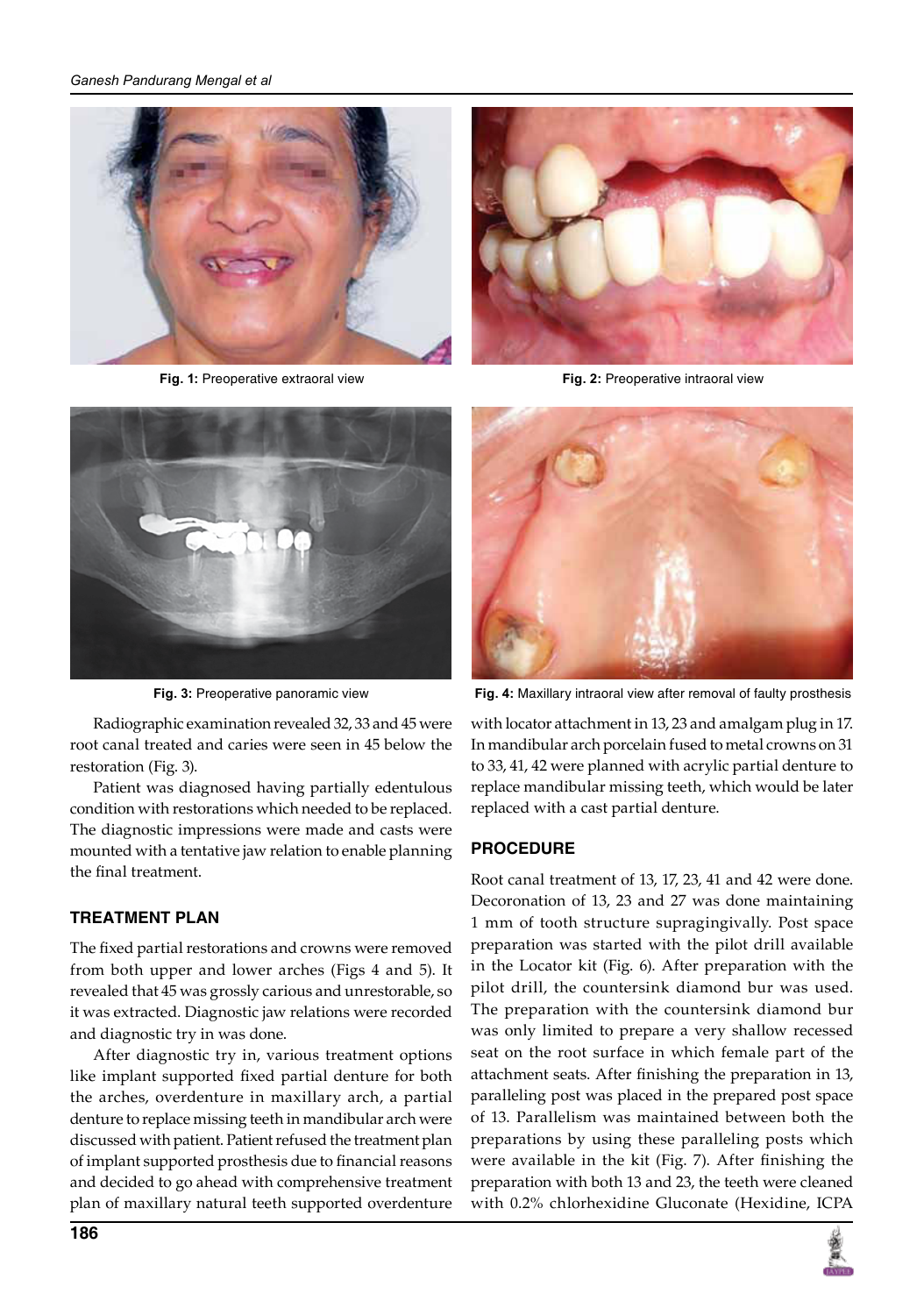*Comprehensive Treatment of a Partially Edentulous Patient with Overdentures*



**Fig. 5:** Mandibular preoperative intraoral view after removal of faulty prosthesis





**Fig. 9:** Jaw relation

Health Products Ltd). The locator attachments were then cemented with dual cure resin cement (RelyX U200, 3M ESPE). While cementation, paralleling pin were used as a handle for cementing the locator attachment into the completed preparation. Amalgam plug was given in root canal treated 17. After the cement and amalgam had set completely, final contouring of the remaining tooth structure was done in all three abutments (Fig. 8). In mandibular arch crown preparation was done with



**Fig. 6:** Locator attachments with the drills



**Fig. 7:** Post-space preparation **Fig. 8:** Female components cemented



**Fig. 10:** Try in of waxed up dentures

31 to 33, 41, 42, final impression was made and porcelain fused to metal crowns were fabricated and cemented with zinc phosphate cement (ZinCem, Medicept Dental). On the next appointment conventional impression procedure was followed for making primary impression of both maxillary and mandibular arches. Final impressions were made with special trays. Border molding was done with low fusing impression compound and final impression was made with medium bodied polyether (Impregum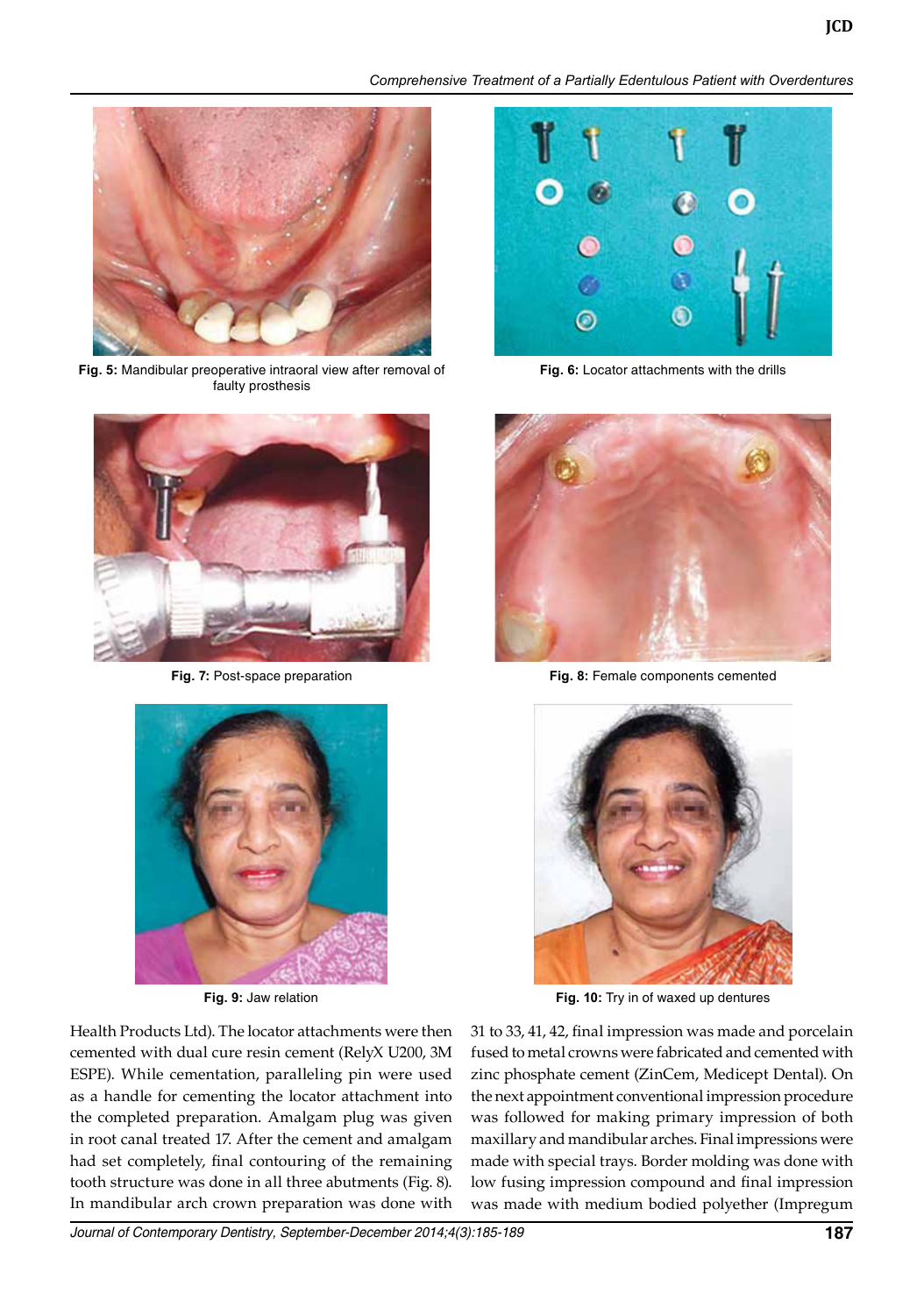#### *Ganesh Pandurang Mengal et al*

Soft, 3M ESPE). While making maxillary final impression the male part of attachments were placed on the cemented female attachments in both 13 and 23, so that space will be maintained in the denture to pick up the male parts in the denture after fabrication. Jaw relations were recorded (Fig. 9), try in was done (Fig. 10) and denture was fabricated in heat cure acrylic resin (DPI Heat cure, Mumbai). Both maxillary and mandibular dentures were inserted and recall was done after 24 hours.

One week post-insertion, when patient was comfortable with both the dentures, space was created in the maxillary denture in 13 and 23 regions, with acrylic trimmer to pick up the locator male assemblies in the denture. Locator male assemblies with black processing caps were placed into cemented females in 13 and 23 (Fig. 11). These processing caps set up the vertical resiliency needed for the final male assembly. It was verified that the denture is seating perfectly on the maxillary tissue surface without any interferences due to the locator attachments in 13 and 23. White processing sleeves were placed on the attachment which prevented blocking of the attachment with auto-polymerizing acrylic resin while picking up the attachments. Auto-polymerizing acrylic resin (DPI- Repair Resin, Mumbai) was mixed with the



**Fig. 11:** Preparation for pick up of the attachment in the denture **Fig. 12:** Attachments picked up in the denture



monomer and placed in the denture base in 13 and 23 regions in dough stage, and the denture was placed in mouth and patient was instructed to close the teeth in centric occlusion. Minimum acrylic resin was used to prevent the excess flow of resin on intaglio surface of the denture. Once the acrylic resin was completely set, excess acrylic was trimmed off. After finishing and polishing of the denture it was placed in patient's mouth to evaluate the complete sitting of the denture and occlusion. The black processing cap was replaced with white retentive cap (Fig. 12). Denture insertion was done (Figs 13 and 14). Instructions were given to the patient about placement and removal of the overdenture, hygiene maintenance and periodic visits for professional cleanings and attachment evaluation.

### **dISCuSSION**

Many of the patients who have complete dentures are dissatisfied with the limited retention and stability of their dentures. They always have fear of loosening of the denture while talking and eating. Resorption of the alveolar ridges, decline in the patient's neuromuscular function, decrease in proprioceptive response resulting from the loss of teeth, eventually leads to failure of





**Fig. 13:** Preoperative photograph **Fig. 14:** Postoperative photograph